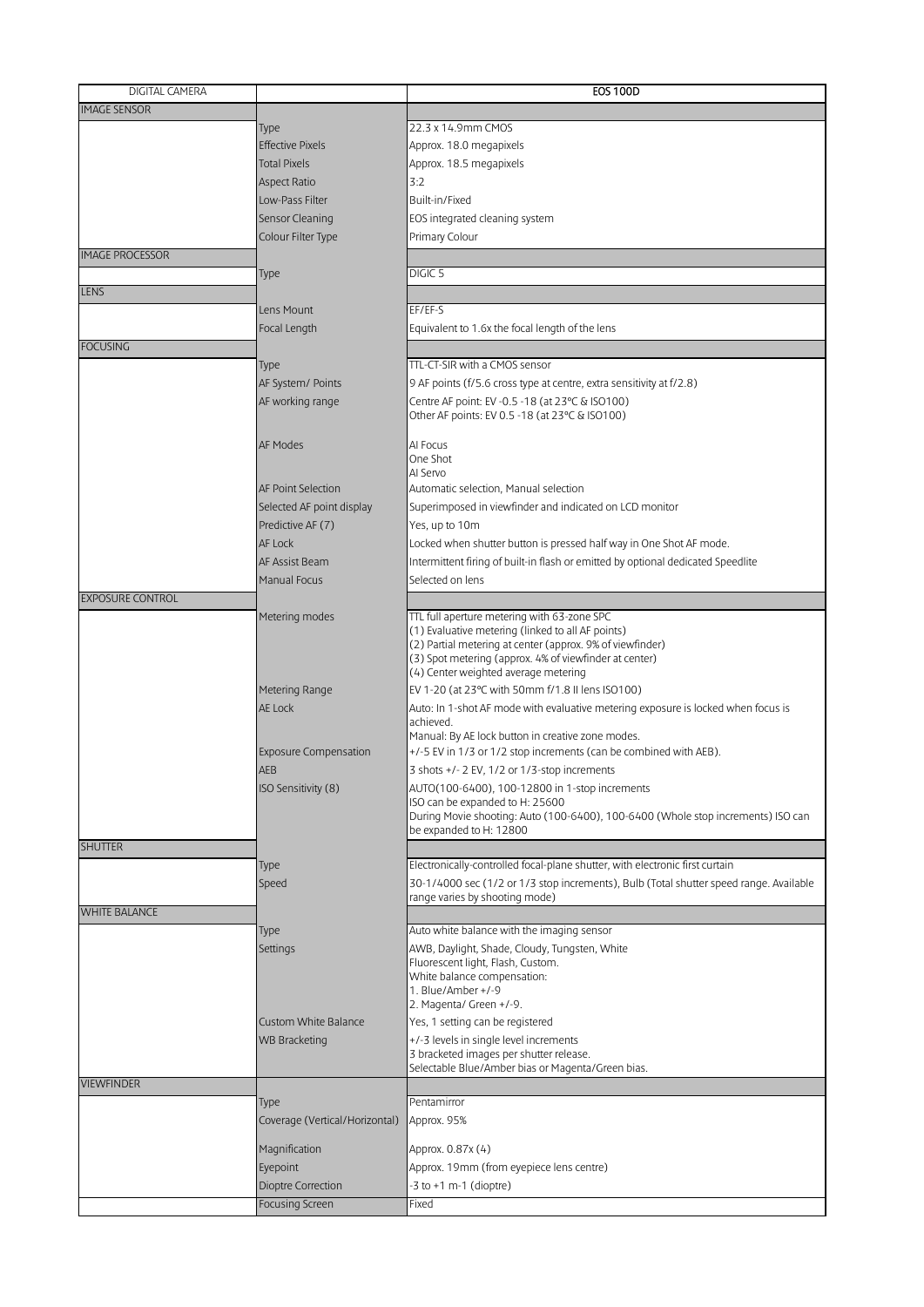|                    | Mirror                                 | Quick-return half mirror (Transmission: reflection ratio of 40:60, no mirror cut-off with                                                                                |
|--------------------|----------------------------------------|--------------------------------------------------------------------------------------------------------------------------------------------------------------------------|
|                    |                                        | EF600mm f/4 or shorter)                                                                                                                                                  |
|                    | Viewfinder Information                 | AF information: AF points, focus confirmation light                                                                                                                      |
|                    |                                        | Exposure information: Shutter speed, aperture value, ISO speed (always displayed), AE                                                                                    |
|                    |                                        | lock, exposure level/compensation, spot metering circle, exposure warning, AEB<br>Flash information: Flash ready, high-speed sync, FE lock, flash exposure compensation, |
|                    |                                        | red-eye reduction light                                                                                                                                                  |
|                    |                                        | Image information: Highlight tone priority (D+), monochrome shooting, maximum burst                                                                                      |
|                    |                                        | (1 digit display), White balance correction, SD card information                                                                                                         |
|                    |                                        |                                                                                                                                                                          |
|                    |                                        |                                                                                                                                                                          |
|                    | Depth of field preview                 | Yes, with Depth of Field preview button.                                                                                                                                 |
|                    | Eyepiece shutter                       | On strap                                                                                                                                                                 |
| <b>LCD MONITOR</b> |                                        |                                                                                                                                                                          |
|                    | Type                                   | Touch screen 7.7cm (3.0") 3:2 Clear View II TFT, approx. 1040K dots                                                                                                      |
|                    | Coverage                               | Approx. 100%                                                                                                                                                             |
|                    | Viewing Angle                          | Approx 170°                                                                                                                                                              |
|                    | (horizontally/vertically)              |                                                                                                                                                                          |
|                    | Coating                                | Solid Structure and Anti smudge                                                                                                                                          |
|                    | <b>Brightness Adjustment</b>           | Adjustable to one of seven levels                                                                                                                                        |
|                    | <b>Display Options</b>                 | (1) Quick Control Screen                                                                                                                                                 |
|                    |                                        | (2) Camera settings                                                                                                                                                      |
| <b>FLASH</b>       |                                        |                                                                                                                                                                          |
|                    | Built-in Flash GN (ISO 100,<br>meters) | 9.4                                                                                                                                                                      |
|                    | Built-in Flash Coverage                | up to 18mm focal length (35mm equivalent: 29mm)                                                                                                                          |
|                    | Built-in Flash recycle time            | Approx. 3 seconds                                                                                                                                                        |
|                    | Modes                                  | Auto, Manual Flash                                                                                                                                                       |
|                    |                                        |                                                                                                                                                                          |
|                    | Red-Eye Reduction                      | Yes - with red eye reduction lamp                                                                                                                                        |
|                    | X-sync                                 | 1/200sec                                                                                                                                                                 |
|                    | Flash Exposure Compensation            | $+/- 2$ EV in 1/2 or 1/3 increments                                                                                                                                      |
|                    | Flash Exposure Bracketing              | Yes, with compatible External Flash                                                                                                                                      |
|                    | Flash Exposure Lock                    | Yes                                                                                                                                                                      |
|                    | Second Curtain Synchronisation Yes     |                                                                                                                                                                          |
|                    |                                        |                                                                                                                                                                          |
|                    | HotShoe/ PC terminal                   | Yes/No                                                                                                                                                                   |
|                    | <b>External Flash Compatibility</b>    | E-TTL II with EX series Speedlites, wireless multi-flash support (with optional accessory)                                                                               |
|                    |                                        |                                                                                                                                                                          |
|                    | <b>External Flash Control</b>          | via camera menu screen                                                                                                                                                   |
| <b>SHOOTING</b>    |                                        |                                                                                                                                                                          |
|                    | Modes                                  | Scene Intelligent Auto (Stills and Movie), No Flash, Creative Auto, Portrait, Landscape,                                                                                 |
|                    |                                        | Close-up, Sports, SCN(Kids, Food, Candlelight, Night Portrait, Handheld Night Scene, HDR                                                                                 |
|                    |                                        | Backlight Control), Program AE, Shutter priority AE, Aperture priority AE, Manual (Stills and<br>Movie)                                                                  |
|                    | Picture Styles                         | Auto, Standard, Portrait, Landscape, Neutral, Faithful, Monochrome, User Defined (x3)                                                                                    |
|                    |                                        |                                                                                                                                                                          |
|                    | Colour Space                           | sRGB and Adobe RGB                                                                                                                                                       |
|                    | Image Processing                       | Highlight Tone Priority                                                                                                                                                  |
|                    |                                        | Auto Lighting Optimizer (4 settings)                                                                                                                                     |
|                    |                                        | Long exposure noise reduction                                                                                                                                            |
|                    |                                        | High ISO speed noise reduction (4 settings)<br>Multi Shot Noise Reduction                                                                                                |
|                    |                                        | Auto Correction of Lens Peripheral illumination and Chromatic aberration correction                                                                                      |
|                    |                                        | Basic+ (Shoot by ambience selection, Shoot by lighting or scene type)                                                                                                    |
|                    |                                        | Creative filters (Art Bold, Water painting, Grainy B/W, Soft focus, Toy camera, Miniature                                                                                |
|                    |                                        | effect, Fish-eye)<br>Miniature effect movie                                                                                                                              |
|                    |                                        | Image Cropping during playback                                                                                                                                           |
|                    |                                        | Resize to M or S1, S2, S3                                                                                                                                                |
|                    |                                        |                                                                                                                                                                          |
|                    | Drive modes                            | Single, Continuous, Self timer (2s, 10s+remote, 10s + continuous shots 2-10), Silent                                                                                     |
|                    |                                        | single shooting, Silent continous shooting                                                                                                                               |
|                    | Continuous Shooting                    | Max. Approx. 4.0fps. (speed maintained for minimum of approx. 28 images (JPEG) (1), 7                                                                                    |
|                    |                                        | images (RAW)) (2)(10)                                                                                                                                                    |
| LIVE VIEW MODE     |                                        |                                                                                                                                                                          |
|                    | Type                                   | Electronic viewfinder with image sensor                                                                                                                                  |
|                    | Coverage                               | Approx. 100% (horizontally and vertically)                                                                                                                               |
|                    | Frame Rate                             | 60 fps                                                                                                                                                                   |
|                    | Focusing                               | Manual Focus (Magnify the image 5x or 10x at any point on screen)                                                                                                        |
|                    |                                        | Autofocus: Hybrid CMOS AF II (Face detection and Tracking AF, FlexiZone-Multi, FlexiZone-<br>Single), Phase detection AF (Quick mode)                                    |
|                    |                                        |                                                                                                                                                                          |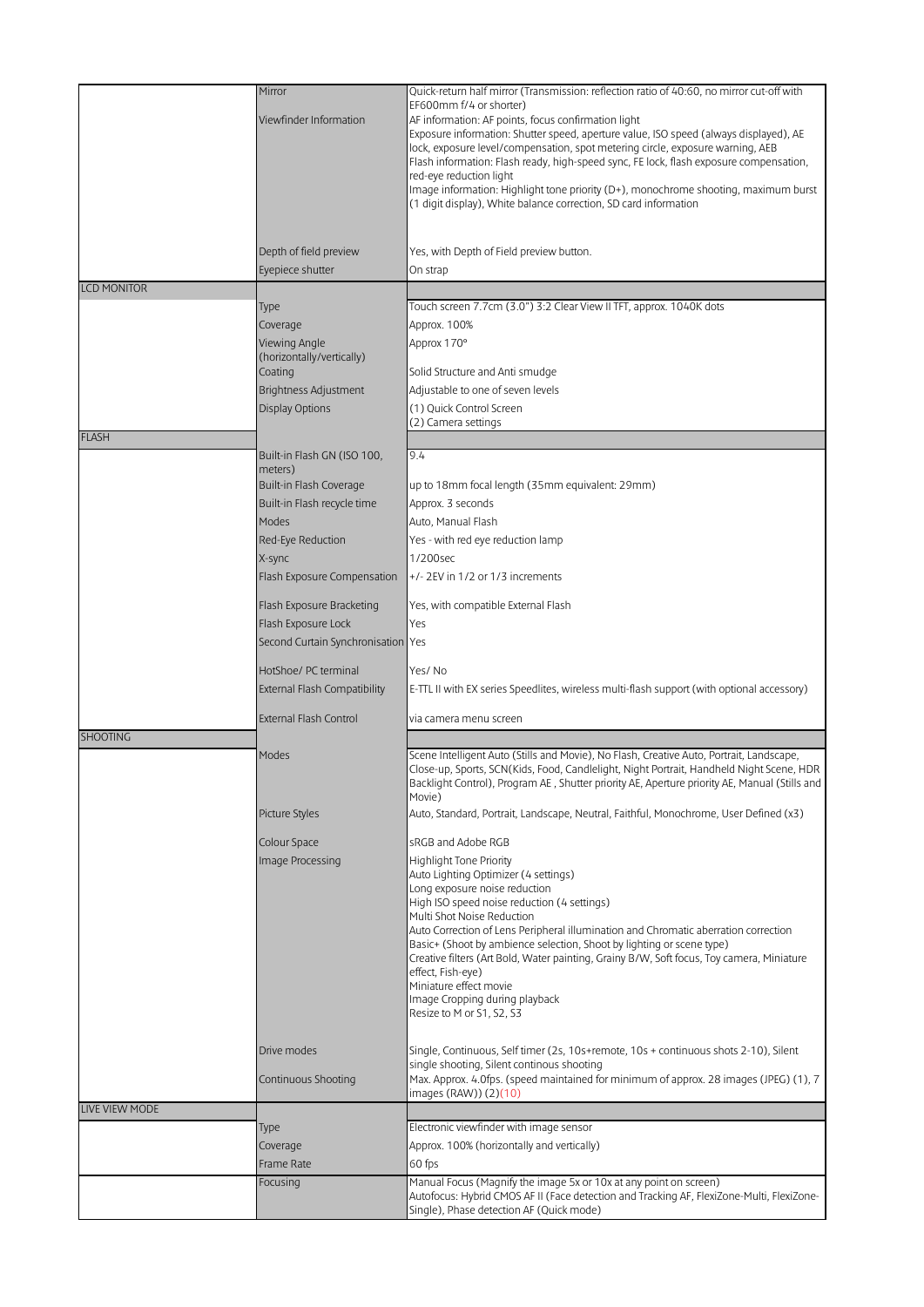|                       | Metering                                  | Real-time evaluative metering with image sensor.                                                                                                                     |
|-----------------------|-------------------------------------------|----------------------------------------------------------------------------------------------------------------------------------------------------------------------|
|                       |                                           | Evaluative metering, partial metering, spot metering, center-weighted average metering.                                                                              |
|                       |                                           |                                                                                                                                                                      |
|                       | Display Options                           | Grid overlay (x2), Histogram, Multi aspect ratios                                                                                                                    |
| <b>FILE TYPE</b>      |                                           |                                                                                                                                                                      |
|                       | Still Image Type                          | JPEG: Fine, Normal (Exif 2.30 [Exif Print] compliant) / Design rule for Camera File system                                                                           |
|                       |                                           | $(2.0)$ ,<br>RAW: RAW (14bit, Canon original RAW 2nd edition),                                                                                                       |
|                       |                                           | Digital Print Order Format [DPOF] Version 1.1 compliant                                                                                                              |
|                       | RAW+JPEG simultaneous                     | Yes (RAW + Large JPEG only)                                                                                                                                          |
|                       | recording<br>Image Size                   |                                                                                                                                                                      |
|                       |                                           | JPEG 3:2: (L) 5184x3456, (M) 3456x2304, (S1) 2592x1728, (S2) 1920x1280, (S3)<br>720x480                                                                              |
|                       |                                           | JPEG 4:3: (L) 4608x3456, (M) 3072x2304, (S1) 2304x1728, (S2) 1696x1280, (S3)<br>640x480                                                                              |
|                       |                                           | JPEG 16:9: (L) 5184x2912, (M) 3456x1944, (S1) 2592x1456 (S2) 1920x1080, (S3)<br>720x400                                                                              |
|                       |                                           | JPEG 1:1: (L) 3456x3456, (M) 2304x2304, (S1) 1728x1728, (S2) 1280x1280, (S3)                                                                                         |
|                       |                                           | 480x480<br>RAW: (RAW) 5184x3456                                                                                                                                      |
|                       | Movie Type                                | MOV (Video: H.264, Sound: Linear PCM, recording level can be manually adjusted by                                                                                    |
|                       |                                           | user)                                                                                                                                                                |
|                       | Movie Size                                | 1920 x 1080 (29.97, 25, 23.976 fps)<br>1280 x 720 (59.94, 50 fps)                                                                                                    |
|                       | Movie Length                              | 640 x 480 (30, 25 fps)<br>Max duration 29min 59sec, Max file size 4GB (If file size exceeds 4GB a new file will be                                                   |
|                       |                                           | created automatically)                                                                                                                                               |
|                       | <b>Folders</b>                            | New folders can be manually created and selected                                                                                                                     |
|                       | File Numbering                            | (1) Consecutive numbering<br>(2) Auto reset                                                                                                                          |
|                       |                                           | (3) Manual reset                                                                                                                                                     |
| <b>OTHER FEATURES</b> |                                           |                                                                                                                                                                      |
|                       | <b>Custom Functions</b>                   | 8 Custom Functions with 24 settings                                                                                                                                  |
|                       | Metadata Tag                              | User copyright information (can be set in camera)                                                                                                                    |
|                       | Intelligent Orientation Sensor            | Image rating (0-5 stars)<br>Yes                                                                                                                                      |
|                       |                                           |                                                                                                                                                                      |
|                       | Playback zoom                             | 1.5x - 10x enabled in 15steps                                                                                                                                        |
|                       | <b>Display Formats</b>                    | (1) Single image with information (2 levels)                                                                                                                         |
|                       |                                           | (2) Single image<br>(3) Index display (4/9/36/100 images)                                                                                                            |
|                       |                                           | (4) Jump Display (1/10/100 images, by Date, by Folder, Movies only, Stills only, by                                                                                  |
|                       |                                           | Rating)                                                                                                                                                              |
|                       | Slide Show                                | Image selection: All images, by Date, by Folder, Movies, Stills, Rating                                                                                              |
|                       |                                           | Playback time: 1/2/3/5/10 or 20 seconds                                                                                                                              |
|                       |                                           | Repeat: On/Off<br>Transition Effect: Off, Slide 1, Slide 2, Fade 2, Fade 2, Fade 3                                                                                   |
|                       |                                           | Background Music: On, Off                                                                                                                                            |
|                       | Histogram                                 | Brightness: Yes                                                                                                                                                      |
|                       |                                           | RGB: Yes                                                                                                                                                             |
|                       | Highlight Alert<br>Image Erase/Protection | Yes (Shooting information display only)<br>Erase: Single image, All images in folder, Checkmarked images, unprotected images                                         |
|                       |                                           | Protection: Single image, all images in folder, all images on card                                                                                                   |
|                       | Menu Categories                           | (1) Shooting menu (x6)                                                                                                                                               |
|                       |                                           | (2) Playback menu (x2)<br>(3) Setup menu (x4)                                                                                                                        |
|                       |                                           | (4) My Menu                                                                                                                                                          |
|                       | Menu Languages                            | 25 Languages                                                                                                                                                         |
|                       |                                           | English, German, French, Dutch, Danish, Portuguese, Finnish, Italian, Norwegian,<br>Swedish, Spanish, Greek, Russian, Polish, Czech, Hungarian, Romanian, Ukrainian, |
|                       |                                           | Turkish, Arabic, Thai, Simplified Chinese, Traditional Chinese, Korean and Japanese                                                                                  |
|                       |                                           |                                                                                                                                                                      |
|                       | Firmware Update                           | Update possible by the user.                                                                                                                                         |
| <b>INTERFACE</b>      |                                           | Hi-Speed USB                                                                                                                                                         |
|                       | Computer<br>Other                         | Video output (PAL/ NTSC) (integrated with USB terminal), HDMI mini output (HDMI-CEC                                                                                  |
|                       |                                           | compatible), External microphone (3.5mm Stereo mini jack)                                                                                                            |
| <b>DIRECT PRINT</b>   |                                           |                                                                                                                                                                      |
|                       | <b>Canon Printers</b>                     | Canon Compact Photo Printers and PIXMA Printers supporting PictBridge                                                                                                |
|                       | PictBridge                                | Yes                                                                                                                                                                  |
| <b>STORAGE</b>        |                                           |                                                                                                                                                                      |